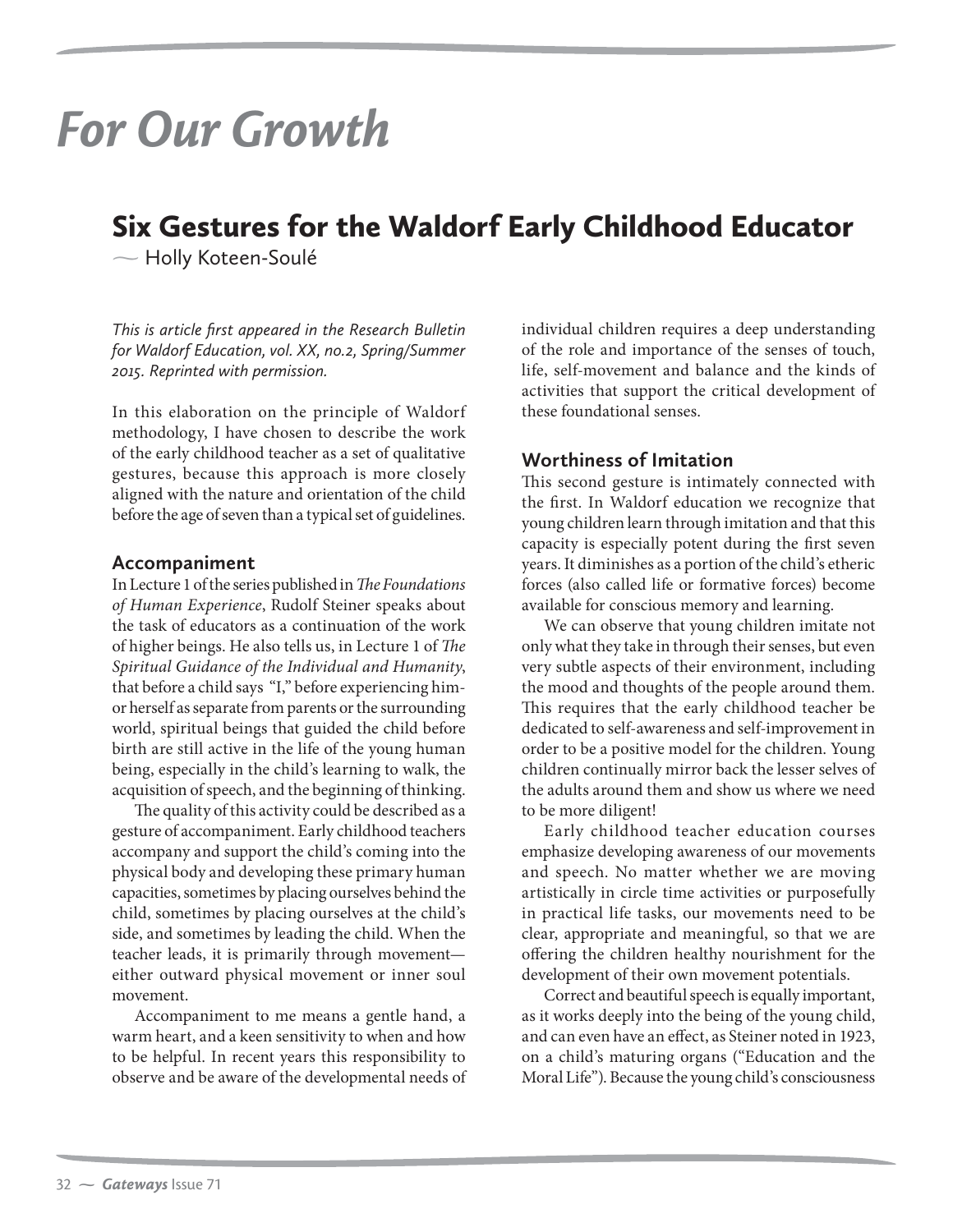is not yet enclosed within its bodily form, we must also be mindful that our thoughts and feelings are nourishing and not harmful to the children.

#### **The Life-Embracing Gesture**

The openness of the young child means that we must also prepare the environment with care. The Waldorf early childhood setting should be more like a home, even if it is connected to a school, with a focus on real-life activities. In early childhood we are working primarily to support the growth and development of the physical body as a foundation for further social-emotional and intellectual growth and this requires an abundance of life forces.

Our early childhood classrooms are usually abundant in beautiful things. It is my experience that creative activity—the doing and making of

things that are needed by the community of the classroom—generates more sense of life than readymade things. Being in nature and being conscious of our relationship to nature and nature beings in an authentic and unsentimental way is also a key to a lively environment. While beauty and artistry were important to me in the classroom, I regularly asked myself, "Is what I am bringing to the children simple, essential and life-embracing?"

#### **Joy and Delight in Transformation**

Play is the creative activity of the young child and the heart center of each day in the early childhood classroom. Children are masters of improvisation.

*From the first to the seventh year, gesture predominates in the life of the young child, but gesture in the widest sense of the word, gesture that in the child lives in imitation.* 

> *Rudolf Steiner, "Human Values in Education," Lecture 3*

We can serve their rightful focus on process if we have cultivated and are able to renew our own joy and delight in transformation. This gesture allows us to watch and listen more openly and attentively to the children, to respond more creatively and effectively, and not be overly influenced by our past assumptions or judgments. It is a protection against getting stuck and can help us practice open-mindedness in our work with parents and colleagues, as well as with the children.

We can also apply this gesture to our work on ourselves and to the revitalization of classroom traditions, especially in the celebration of festivals. This impulse, of course, must be kept in balance with our other equally important task as keepers of form in time and space.

#### **Creating Space**

This gesture includes the creation of safe physical spaces, clear social-emotional spaces, and implicit moral-spiritual spaces. A space is created when its perimeter is bounded. Boundaries can be fixed and permanent, like the walls of the classroom, or invisible and situational, like the established habits of the class when they are walking together in nature.

A mother's womb is a space for the growing child that adapts to the changing needs of the baby. Boundaries will be moved as children become more capable. However, children feel most free when they can sense the protection of whatever surrounds the created space. The creation of space includes order